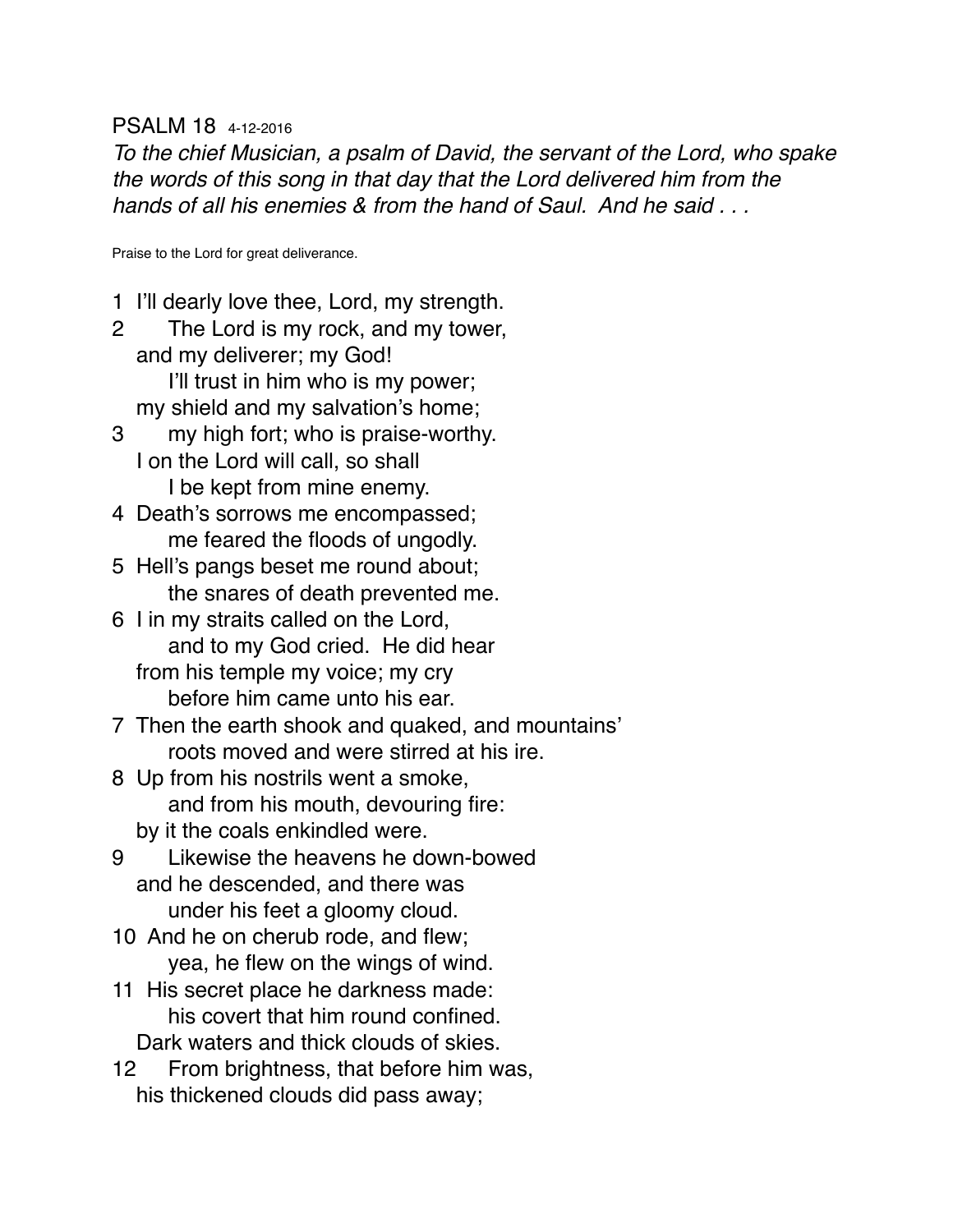hailstones and coals of fire did pass.

- 13 Also, Jehovah thundered, within the heavens. The most high, likewise, his angry voice did give. Hailstones and coals of fire did fly.
- 14 Yea, he did out his arrows send, and bruising he them scattered. And lightnings he did multiply. Likewise, he them discomfitted.

15 The waters' channels then were seen, and the foundations of the world appeared; at thy rebuke, at blast of thy breath of thy nostrils, Lord.

16 He from above sent he me; took me out of waters-great he drew.

17 He from mine enemies strong, and from them which me hated, did rescue; for they were mightier than I.

18 They me prevented in the day of my cloudy calamity. But for me was the Lord a stay.

19 And he me to large place brought forth. He favored me, for he did delight

20 in me. The Lord rewarded me according as I did aright; According to the cleanness of my hands, he recompensed me.

21 For the ways of the Lord I kept: nor from my God went wickedly.

- 22 For all his judgments me before, nor from me put I his decree.
- 23 With him I upright was, and kept myself from my iniquity.

24 The Lord has recompensed me, after my righteousness, therefore: according to the cleanness of my hands that were his eyes before.

25 With merciful, thou art merciful,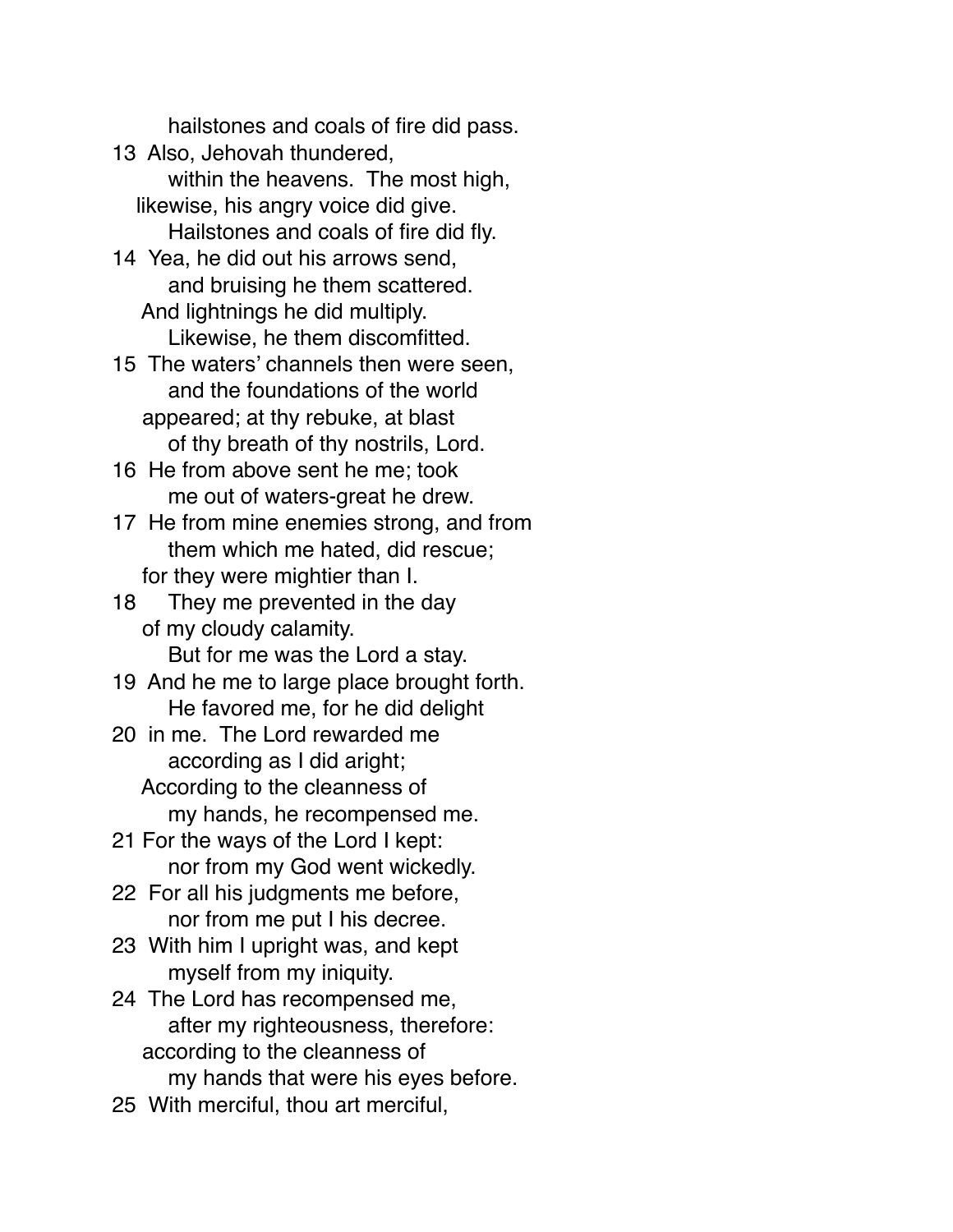with upright you deal uprightly.

- 26 With pure thou art pure, thou also wilt with froward turn thyself away.
- 27 For thou wilt save the afflicted folk: but will the lofty looks suppress.
- 28 For thou wilt light my lamp: the Lord, my God, will lighten my darkness.
- 29 For by thee I ran through a troupe, and by my God leapt over a wall.
- 30 God's way is perfect: God's Word tried: that trust in him he is shield to all.
- 31 For who is God except the Lord? or who a rock, our God except?
- 32 It is God that girdeth me with strength, and he doth make my way perfect.
- 33 Like to the hind's he makes my feet: and on my high place makes me stand.
- 34 Mine arms do break a bow of brass; so well to war he learns my hand.
- 35 The shield of thy salvation thou furthermore hast given me: and thy right hand hath me upheld; thy meekness made me great to be.
- 35 Under me thou makest large my steps so that mine ankles did not slide.
- 37 My foes pursued I and them caught: nor turned I till they were destroyed.
- 38 I wounded them and they could not rise up: under my feet they fell.
- 39 Because that thou hast girded me with fortitude to the battle:
	- Thou hast subdued under me, those that did up against me rise.
- 40 And my foes' necks thou gavest me, that I might waste mine enemies.
- 41 They cried, but there was none to save: to God, yet with no answer near.
- 42 I beat them then as dust in the wind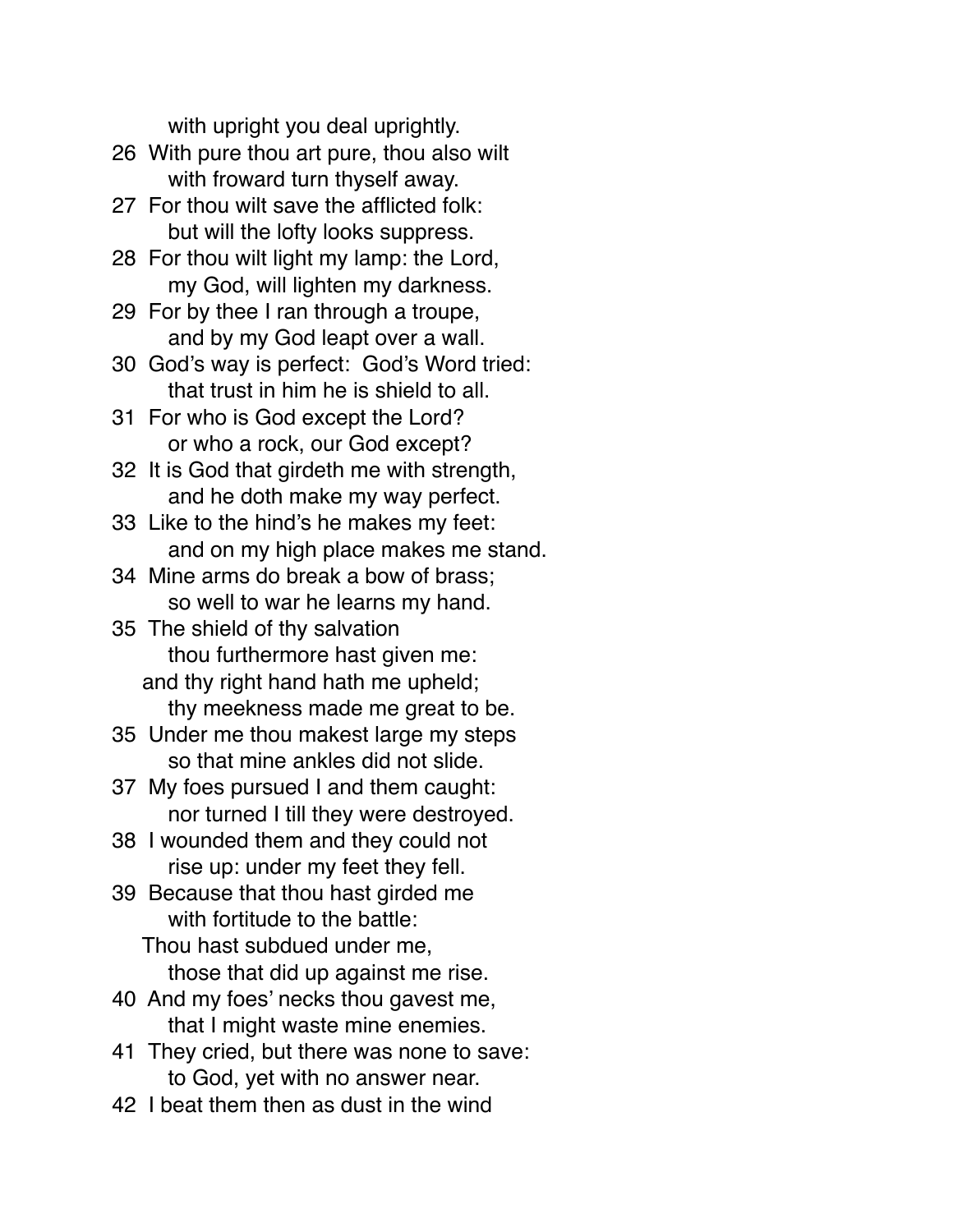and cast them out as dirt in the street.

- 43 And thou from the contentions hast of the people me set free; Thou of the heathen made'st me head: People I knew not shall serve me.
- 44 They'll, at first hearing, me obey: strangers shall yield themselves to me.
- 45 The strangers shall consume away, and from their closets frightened be.
- 46 The Lord lives, and blessed be my Rock, let my health's God exalted be.
- 47 It is God for me that vengeance works, and brings down people under me.
- 48 Me from mine enemies he doth save: and above those that against me went, thou liftest me up: and thou shalt free me from the man that's violent.
- 49 With confession I will therefore unto thee render thanksgiving,
	- O Lord, among the heathen folk; and to thy name I'll praises sing.
- 50 He giveth great deliverance to his King, and doth show mercy
	- to his anointed: to David, and to his seed eternally.

Psalm 19 5-9-2016 *To the chief musician; a psalm of David.*

God's majesty declared in His world and in His Word.

1 The heavens do declare the Majesty of God,

and the firmament shows forth his handiwork abroad.

- 2 Day speaks to day; knowledge night has to night declared.
- 3 There neither speech nor language is where their voice is not heard.
- 4 Through all the earth their line is gone forth, and unto the utmost end of all the world their speeches reach, also.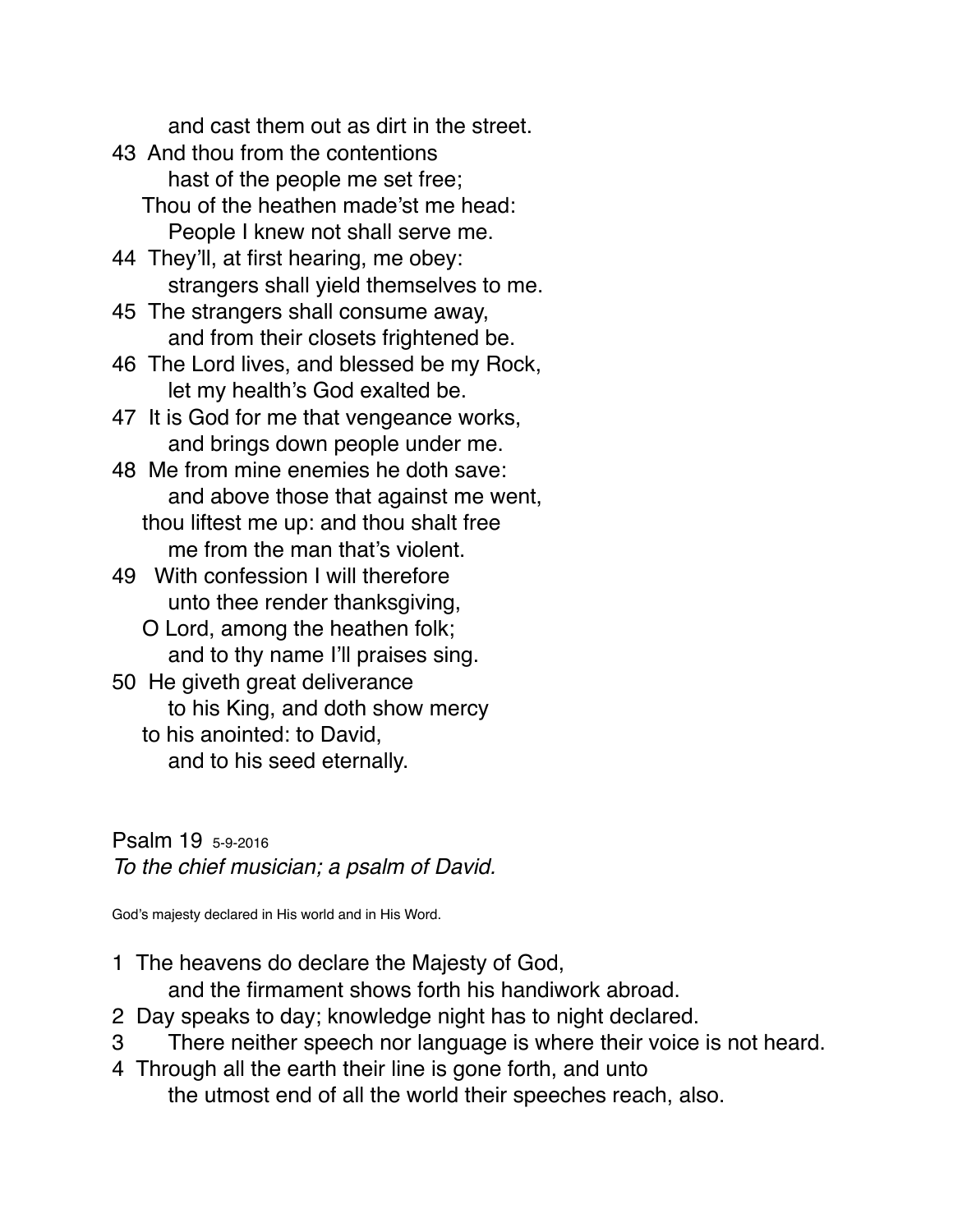A tabernacle he in them pitched for the Sun,

- 5 who, bridegroom-like, from chamber goes, glad Giants-race to run.
- 6 From heaven's utmost end, his course encompassing to ends of it, and from the heat thereof is hid nothing.
- 7 The Lord's law perfect is; the soul converting back. God's testimony faithful is; makes wise who wisdom lack.
- 8 The statutes of the Lord are right, and glad the heart. The Lord's commandment is pure; light does to eyes impart.
- 9 Jehovah's fear is clean, and does endure forever. The judgments of the Lord are true and righteous, altogether.
- 10 Than gold, than much fine gold, more to be prized they are; Than honey and the honeycomb, sweeter they are, by far.
- 11 Also, thy servant is admonished from hence: And in the keeping of the same is a full recompense.
- 12 Who can his error know? From secret faults cleanse me.
- 13 And from presumptuous sins, let thou kept back thy servant be. Let them not bear the rule in me, and then shall I be perfect, and shall cleansed be from much iniquity.
- 14 Let the words of my mouth and the thoughts of my heart be pleasing with thee, Lord, my Rock, whom my Redeemer art.

PSALM 20 6-8-2016 *To the chief musician, a song of David*

A benediction and prayer for God's protection.

- 1. Jehovah hear thee in the day of sore calamity; The name of the God of Jacob defend thee mightily.
- 2. Send thee help from his holy place: from Zion strengthen thee.
- 3. Mind all thy gifts, thy sacrifice accepted let it be. Selah.
- 4. Grant thee according to thy heart; all thy counsel fulfill.
- 5. In thy perfect salvation with singing joy we will, And we in the name of our God our banners will erect When as all thy petitions Jehovah shall effect.
- 6. Now I know that Jehovah doth save His anointed-dear; With saving strength of his right hand from his pure heaven will hear.
- 7. In chariots some their confidence and some in horses set,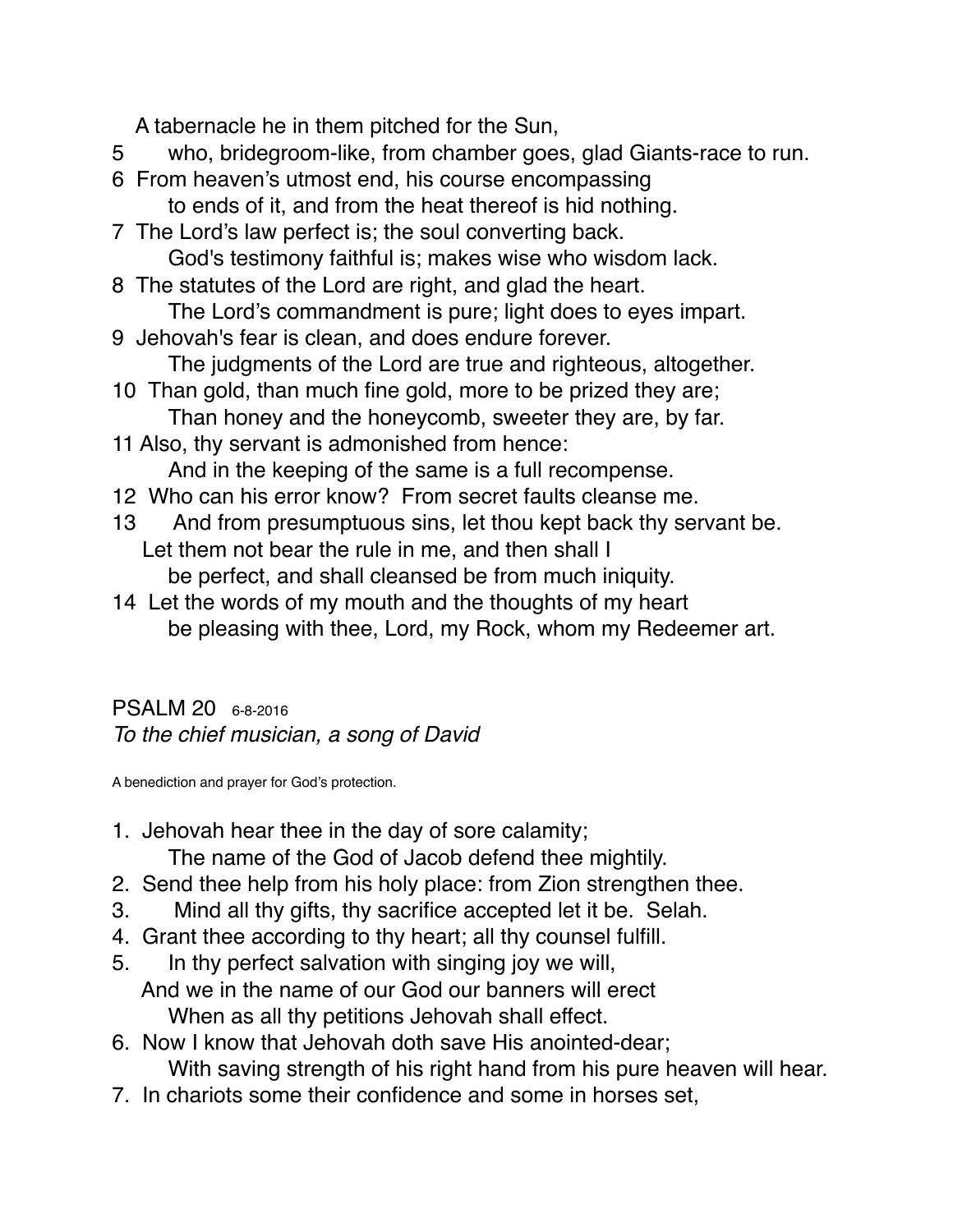But we the name of Jehovah our God will not forget.

- 8. They are brought down and fallen but we rise and stand steadfastly.
- 9. Save Lord and let the king us hear when as to him we cry.

#### PSALM 21 6-8-2016 To the Chief Musician: a psalm of David

Praise to God for His manifold grace.

- 1. Jehovah, in thy strength the king shall joyful be, and joy in thy salvation - how vehemently shall he?
- 2. Thou of his heart to him have granted the desire, And thou hast not withholden back what his lips did require. Selah.
- 3. For thou dost with blessings of goodness prevent him: Thou on his head of finest gold hast set a diadem.
- 4. Of thee he asked life: to him thou gavest it free Even length of days for evermore unto eternity.
- 5. In thy salvation, his glory hath been great: Honor and comely dignity thou hast upon him set.
- 6. For thou him blessings settest to perpetuity; Thou makest him with Thy countenance exceeding glad to be.
- 7. Because that in the Lord the king doth trust, and he Through mercy of the Highest One shall not removed be.
- 8. The Lord shall find out all that are thine enemies; Thy right hand also shall find out those that do Thee despise.
- 9. Thou settest as fiery oven them in times of Thine ire; The Lord will swallow them in His wrath and them consume with fire.
- 10. Thou wilt destroy the fruit that doth proceed of them out of the earth, and their seed from among the sons of men.
- 11. Because they evil have intended against Thee: A wicked plot they have devised but shall not able be.
- 12. For Thou wilt as a burr; and Thou wilt place thine arrows ready on Thy string full right against their face.
- 13. Lord in Thy fortitude exalted be on high, And we will sing - yea, praise with Psalms Thy mighty power will we.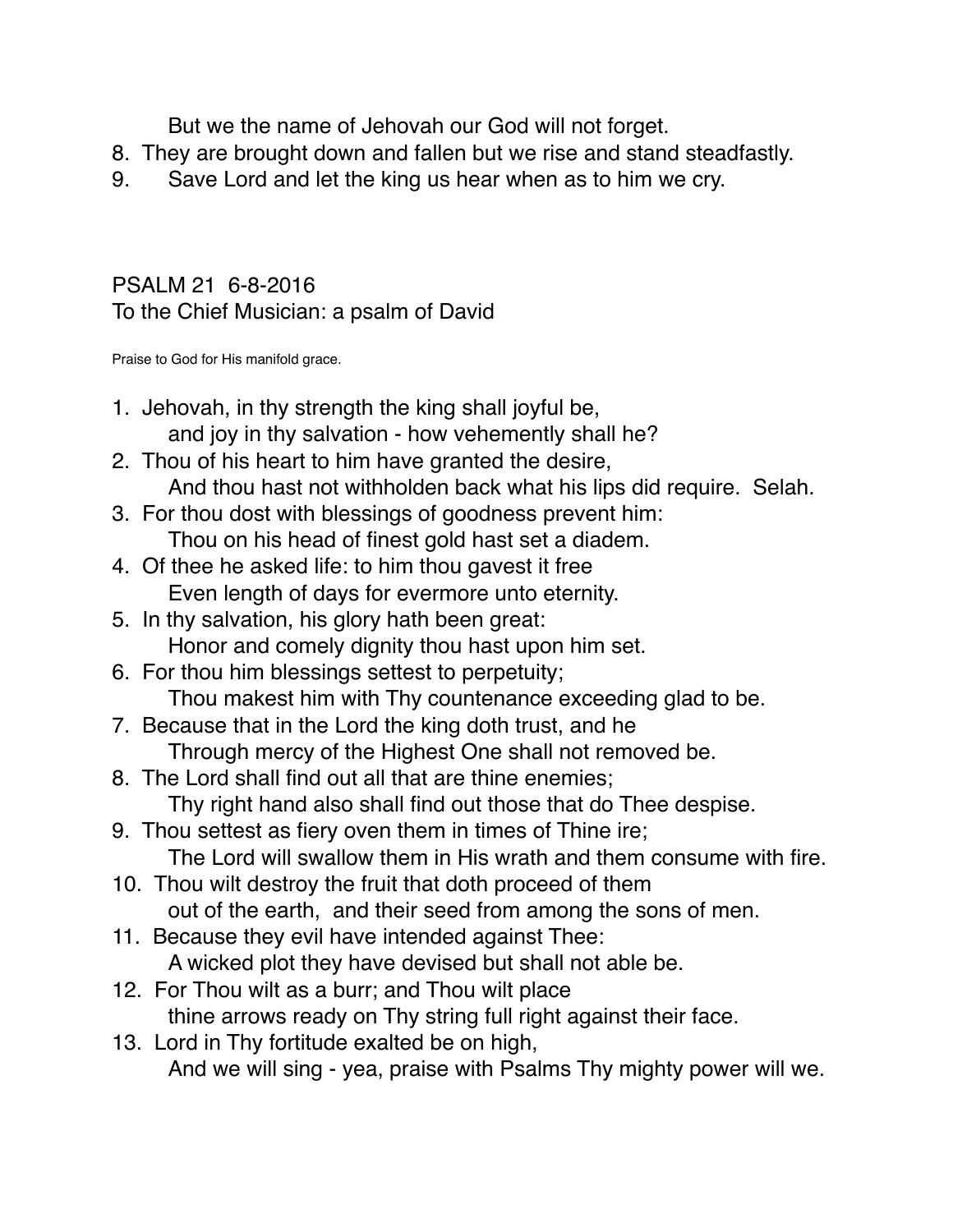Looking to God for help in times of great distress.

- 1. My God, my God, wherefore hast thou forsaken me? And why art thou so far from helping me, from the words of my cry?
- 2. Oh my God, I do cry by day, but me thou dost not hear; And eke by night, and unto Me no quiet rest is there.
- 3. Never the less, thou holy art, who constantly dost dwell within the thankful praises of the people Israel.
- 4. Our forefathers in thee have put assured confidence: They trusted have, an thou to them didst give deliverance.
- 5. Unto thee they did cry aloud and were delivered: in thee they put their confidence, and were not confounded.
- 6. But I a worm and not a man; of men an opprobrie, and also of the people am despised contemptuously.
- 7. All they that do upon me look a scoff at me do make: they with the lip do make a mow, the head in scorn they shake.
- 8. Upon the Lord he rolled himself: let him now rid him quite; Let him deliver him, because in him he doth delight.
- 9. But thou art he that me out of the belly forth didst take: when I was on my mother's breasts, to hope thou didst me make.
- 10. Unto thee from the tender-womb committed been have I: Yea, thou hast been my mighty God from my mother's belly.
- 11. Be thou not far away from me, for tribulation exceeding great is near at hand, for helper there is none.
- 12. Me many bulls on every side about have compassed: the mighty bulls of Bashan have me round environed.
- 13. They have with their wide-opened mouths so gaped me upon; like as it were a ravening and a roaring lion.
- 14. As water I am poured out, and all my bones sundered: My heart in midst of my bowels is like to wax melted.
- 15. My strength like a potsherd is dried and my tongue fast cleaveth unto my jaws, and thou hast brought me to the dust of death.
- 16. For dogs have compassed me about; the assembly me beset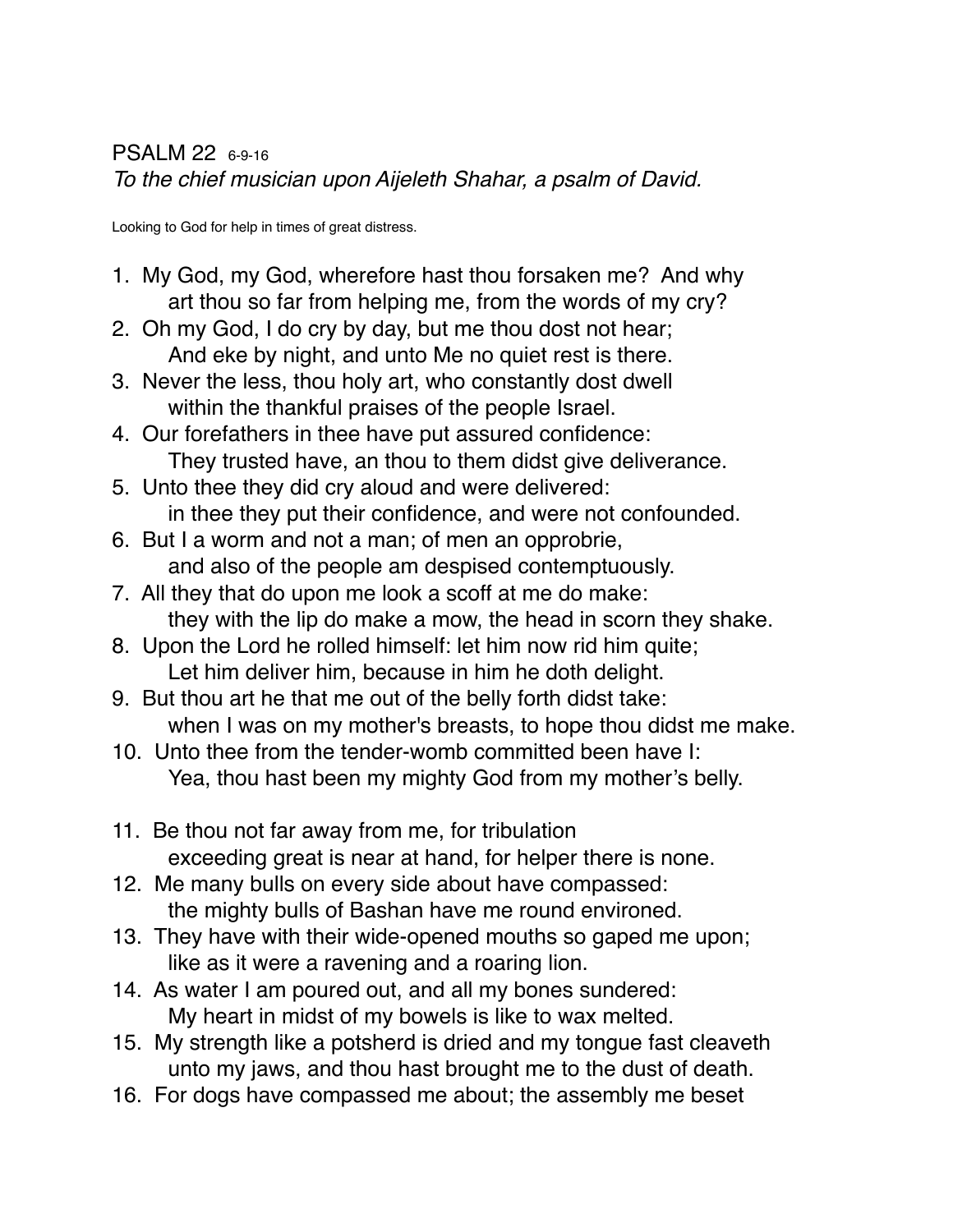of the wicked; they pierced through my hands, also my feet.

- 17. My bones, I may them number all; they looked, they did me view.
- 18. My clothes among them they did part, and lot for my coat threw.
- 19. But thou, Lord, be not far, my strength, to help me hasten thou.
- 20. My soul from sword, my darling from the power of dogs rescue.
- 21. And from the mouth of the lion give me salvation free: For thou from horns of unicorns answer hast given me.
- 22. Thy name I will declare to them that brethren are to me: In the midst of congregation I will give praise to thee.
- 23. Ye that do fear the Lord praise him, all Jacob's seed praise ye, Him glorify, and dread him, all ye Israel's seed that be.
- 24. For he the poor's affliction loathes not, nor doth despise; Nor hides his face from him, but hears when unto him he cries.
- 25. Concerning thee shall be my praise in the great assembly; Before them that him reverence perform my vows will I.
- 26. The meek shall eat and be sufficed; Jehovah, praise shall they that do him seek: your heart shall live unto perpetual aye.
- 27. All ends of the earth remember shall and turn onto the Lord; And thee all heathen families to worship shall accord.
- 28. Because onto Jehovah doth the Kingdom appertain: And he among the nations is ruler soveraigne.
- 29. Earth's fat ones eat and worship shall; all who to dust descend, (though none can make alive his soul) before his face shall bend.
- 30. With service a posterity him shall attend upon; To God it shall accounted be a generation.
- 31. Come shall they, and his righteousness by them declared shall be unto a people yet unborn, that done this thing hath he.

Psalm 23 *A psalm of David* 6-10-16

A declaration of trust in The Shepherd.

- 1. The Lord to me a Shepard is; want therefore shall not I.
- 2. He in the folds of tender grass doth cause me down to lie:
- 3. To waters calm, me gently leads; restore my soul doth he: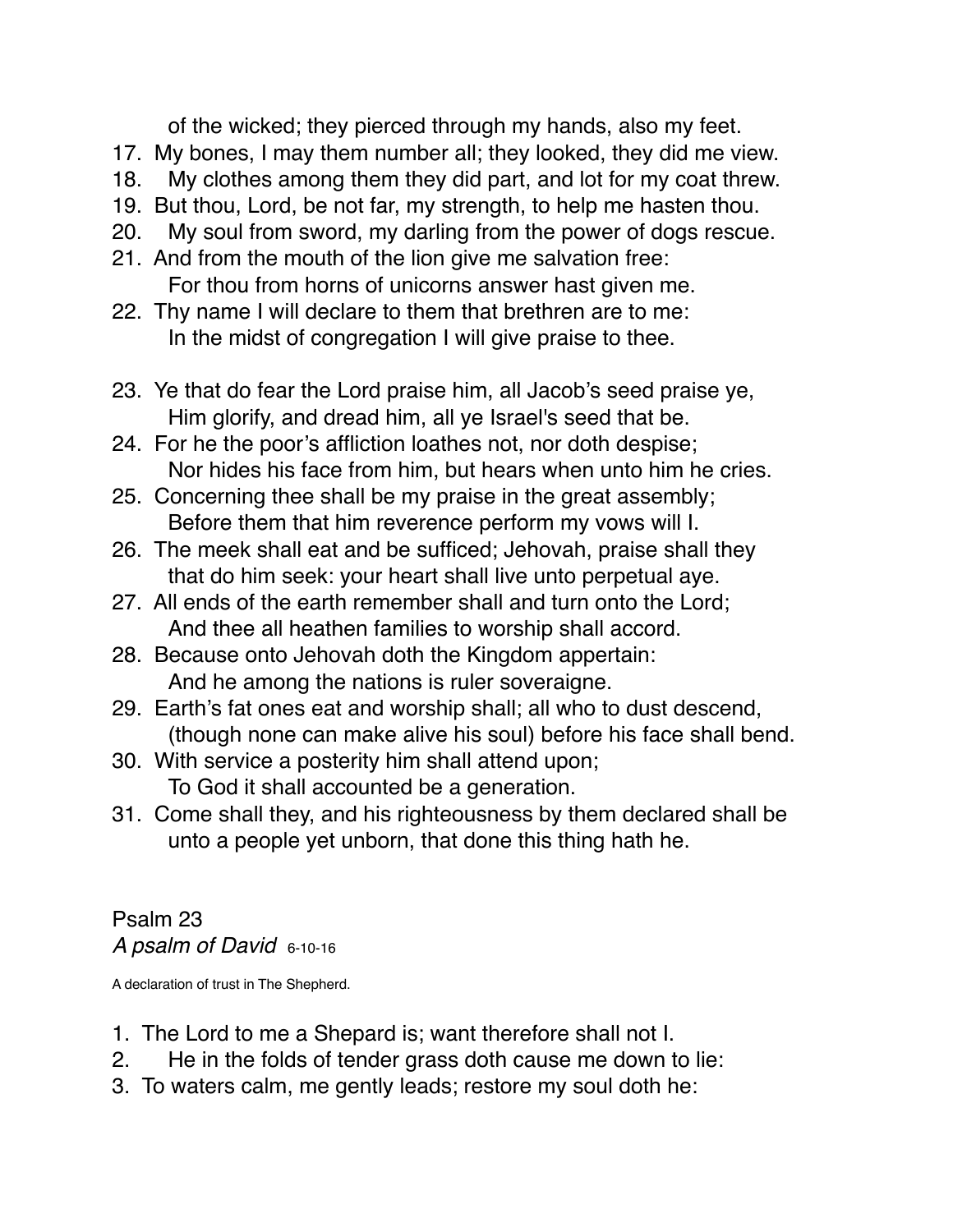He doth in paths of righteousness for his name's sake lead me.

- 4. Yea, though in valley of death's shade I walk, none ill I'll fear; because thou art with me. Thy rod and staff my comfort are.
- 5. For me a table thou hast spread in presence of my foes: Thou dost anoint my head with oil; my cup it overflows.
- 6. Goodness and mercy surely shall all my days follow me; And in the Lord's house I shall dwell so long as days shall be.

#### PSALM 24 *A psalm of David.* 6-14-16

In awe of God for His greatness.

- 1. The earth Jehovah's is, and the fulness of it: the habitable world, and they that there upon do fit.
- 2. Because upon the seas he hath it firmly laid: and it upon the water-floods most solidly hath staid.
- 3. The mountain of the Lord, who shall thereto ascend? and in his place of holiness, who is it that shall stand?
- 4. The clean in hands and pure in heart; to vanity who hath not lifted up his soul, nor sworn deceitfully.
- 5. From God he shall receive a benediction, and righteousness from the strong God of his salvation.
- 6. This is the progeny of them that seek thy face: of them that do enquire for him: of Jacob 'tis the race. Selah.
- 7. Ye gates lift up your heads, and doors everlasting, be ye lift up: and there into shall come the glorious King.
- 8. Who is this glorious King? Jehovah, puissant, and valiant, Jehovah is in battle valiant.
- 9. Ye gates lift up your heads, and doors everlasting, do ye lift up: and there into shall come the glorious King.
- 10. Who is this glorious King? Lo, it is Jehovah of warlike armies, he the King of glory is; Selah.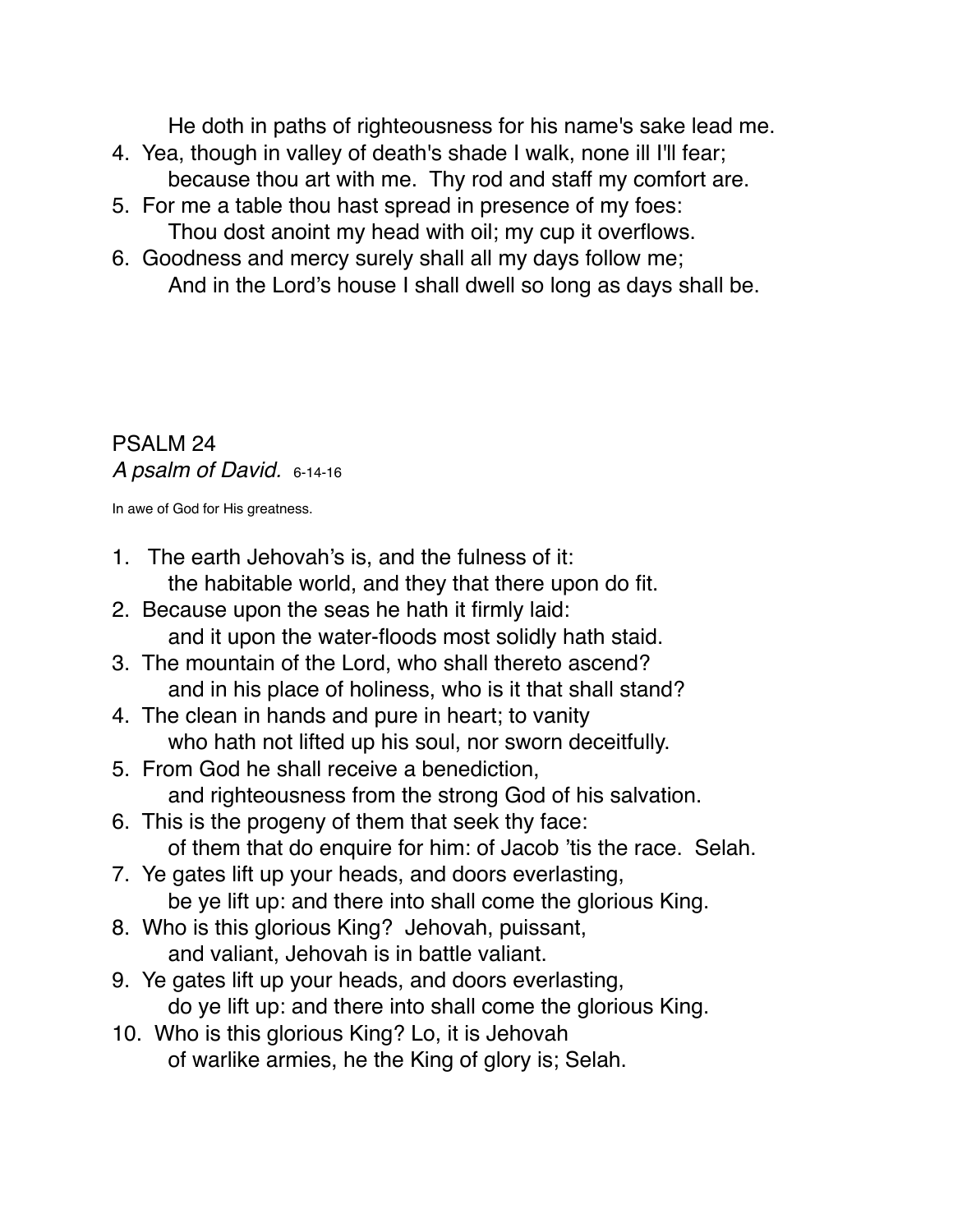PSALM 25 *A psalm of David.* 6-15-16

A prayer for forgiveness and mercy.

- 1. I lift my soul to thee, O Lord. My God, I trust in thee.
- 2. Let me not be ashamed, nor let my foes joy over me.
- 3. Yea, all that wait on thee shall not be filed with shamefulness: but they shall be ashamed, all, who without cause transgress.
- 4. Thy ways, Jehovah, make me know; thy paths make me discern.
- 5. Cause me my steps to order well in thy truth, and me learn. For thou, God of my saving health, on thee I wait all day.
- 6. Thy bowels, Lord, and thy mercies mind; for they are for aye.
- 7. Sins of my youth remember not, neither my trespasses; after thy mercy mind thou me, O Lord, for thy goodness.
- 8. Good and upright God is, therefore will sinners teach the way.
- 9. The meek he'll guide in judgement, and will teach the meek his way.
- 10. Jehovah's paths, they mercy are, all of them truth also; to them that keep his covenant, and testimonies do.
- 11. For thy name's sake, O Jehovah, freely do thou remit mine own perverse iniquity, because that great is it.
- 12. Who fears the Lord, him he will teach the way that he shall choose.
- 13. His soul shall dwell at ease; his seed as heirs the earth shall use.
- 14. The secret of God is with those that do him reverence: and of his covenant he them will give intelligence.
- 15. Mine eyes continually are upon Jehovah set: for it is he that will bring forth my feet out of the net.
- 16. Unto me-wards turn thou thy face, and on me mercy show: because I solitary am, afflicted, poor also.
- 17. My heart's troubles enlarged are; from my distress me bring.
- 18. See mine affliction and my pain, and pardon all my sin.
- 19. Mark my foes; for they many are, and cruelly me hate.
- 20. My soul keep, free me, nor let me be shamed who on thee wait.
- 21. Let soundness and uprightness keep me: for I trust in thee.
- 22. Israel from his troubles all, O God, do thou set free.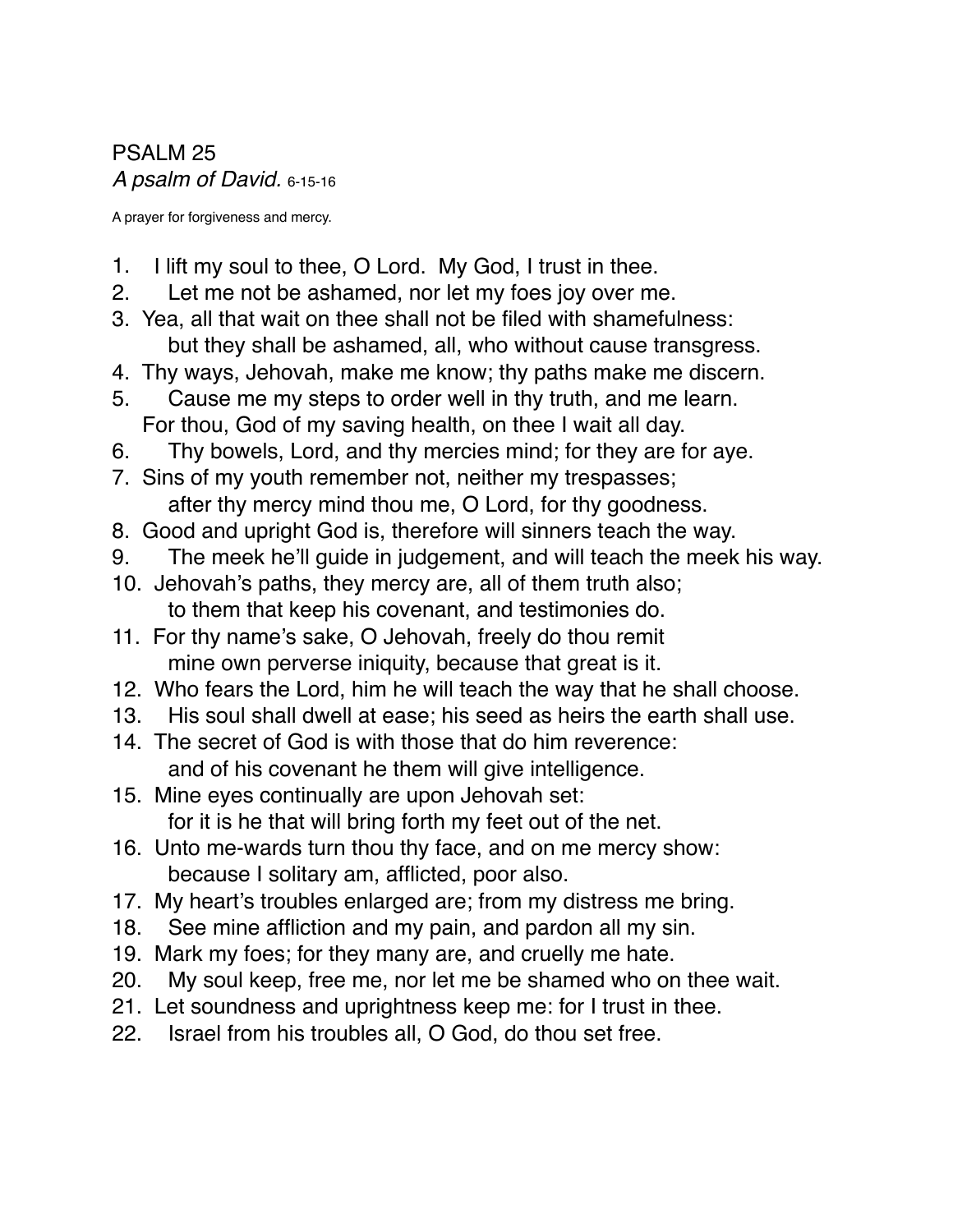#### PSALM 26 6-15-16

A profession of uprightness.

- 1. Judge me, O Lord, for I have walked in mine integrity: and I have trusted in the Lord, therefore slide shall not I.
- 2. Examine me, Lord, and me prove; my reins and my heart try,
- 3. for thy grace is before mine eyes, and in thy truth walk I.
- 4. I sat not with vain men, nor go with men themselves that hide.
- 5. Evil men's company I hate, nor will with vile abide.
- 6. In cleanness, Lord, I'll wash mine hands, so I'll thine altar round,
- 7. that I may preach with thankful voice and all thy praises sound.
- 8. The habitation of thy house, Lord, dearly love do I; the place and tabernacle of thy glorious majesty.
- 9. My soul, with sinners gather not with men of blood, my life.
- 10. In whose hand's guile, in whose right hand bribery is full rife.
- 11. Redeem and pity me; for I'll walk in mine uprightness.
- 12. My foot stands right: in the assembly I will Jehovah bless.

#### PSALM 27 *A psalm of David.* 6-16-16

A declaration of faith in God for victory against enemies.

- 1. The Lord my light and my health is; what shall make me dismayed? The Lord is my life's strength; of whom should I then be afraid?
- 2. When wicked men, mine enemies and my foes, in battle against me come to eat my flesh, themselves stumbled and fell.
- 3. If that an host against me camp, my heart undaunted is; if war against me should arise, I am secure in this.
- 4. One thing of God I asked have, which I will still request: that I may in the house of God all days of my life rest; to see the beauty of the Lord and in his temple seek,
- 5. for in his tent in the evil day, hidden he will me keep. He will me hide in secrecy of his pavilion, and will me highly lift upon the rock's munition.
- 6. Moreover at this time my head lifted on high shall be above mine enemies, who do about encompass me. Therefore, in his tent I'll sacrifice, of joy, an offering;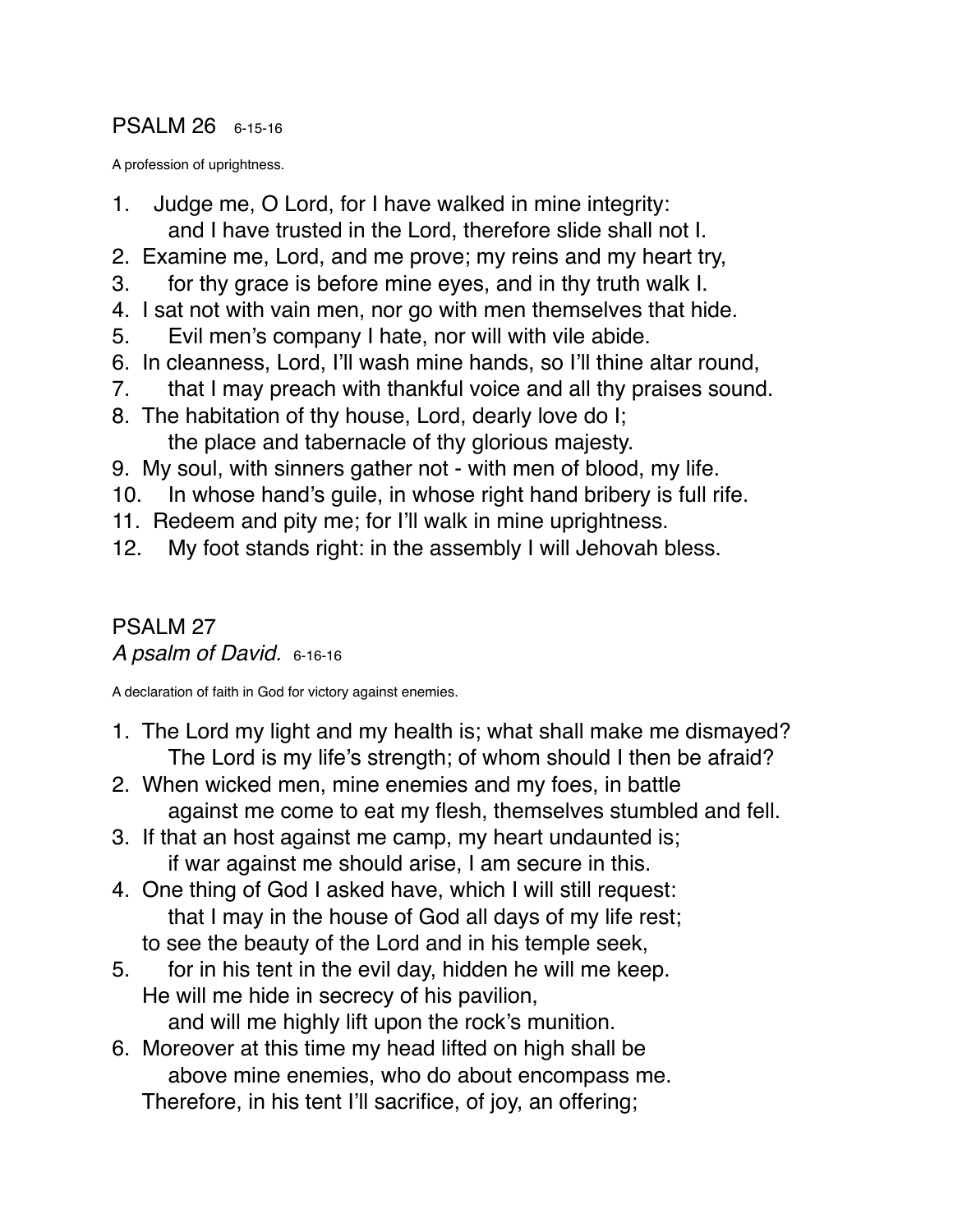unto Jehovah sing will I, yea, I will praises sing.

- 7. When as I with my voice do cry, me, O Jehovah, hear. Have mercy also upon me, and unto me answer.
- 8. When thou didst say, "Seek my face", my heart said unto thee, "Thy countenance, O Jehovah, it shall be sought by me."
- 9. Hide not thy face from me, nor off in wrath thy servant cast: God of my health, leave, leave not me; my helper been thou hast.
- 10. My father and my mother both though they do me forsake, yet will Jehovah, gathering, unto himself me take.
- 11. Jehovah, teach thou me the way, and be a guide to me in righteous path, because of them than mine observers be.
- 12. Give me not up unto the will of my strait-enemies: for witness false against me stand and breathe out cruelties.
- 13. I should have fainted had not I believed for to see Jehovah's goodness in the land of them that living be.
- 14. Do thou upon Jehovah wait; be stablished and let thine heart be strengthened and thine hope upon Jehovah set.

#### PSALM 28 *A psalm of David.* 6-18-2016

A prayer and praise for protection from evil authorities.

- 1. Jehovah, unto thee I cry. My Rock, be thou not deaf me from, lest thou be dumb from me and I be like them down to pit that go.
- 2. Hear thou the voice of my request for grace, when unto thee I cry: when I lift up mine hands unto thine Oracle of Sanctity.
- 3. With ill men draw me not away, with workers of unrighteousness, that with their neighbors peace do speak, but in their hands is wickedness.
- 4. Give thou to them like to their works and like the evil of their deeds: give them like to their handiworks and render unto them their meeds.
- 5. Because unto Jehovah's work they did not wise attention yield, neither unto his handiwork, them he will waste but not upbuild.
- 6. The Lord be blessed, for he hath heard the voice of my requests for grace.
- 7. God is my strength, my shield; in him my heart did trust, and helped I was. Therefore my heart will gladness show and with my song I'll him confess.
- 8. The Lord, of his anointed ones, their strength and tower of safety is.
- 9. Salvation to thy people give, and bless thou thine inheritance, and even unto eternity, do thou them feed and them advance.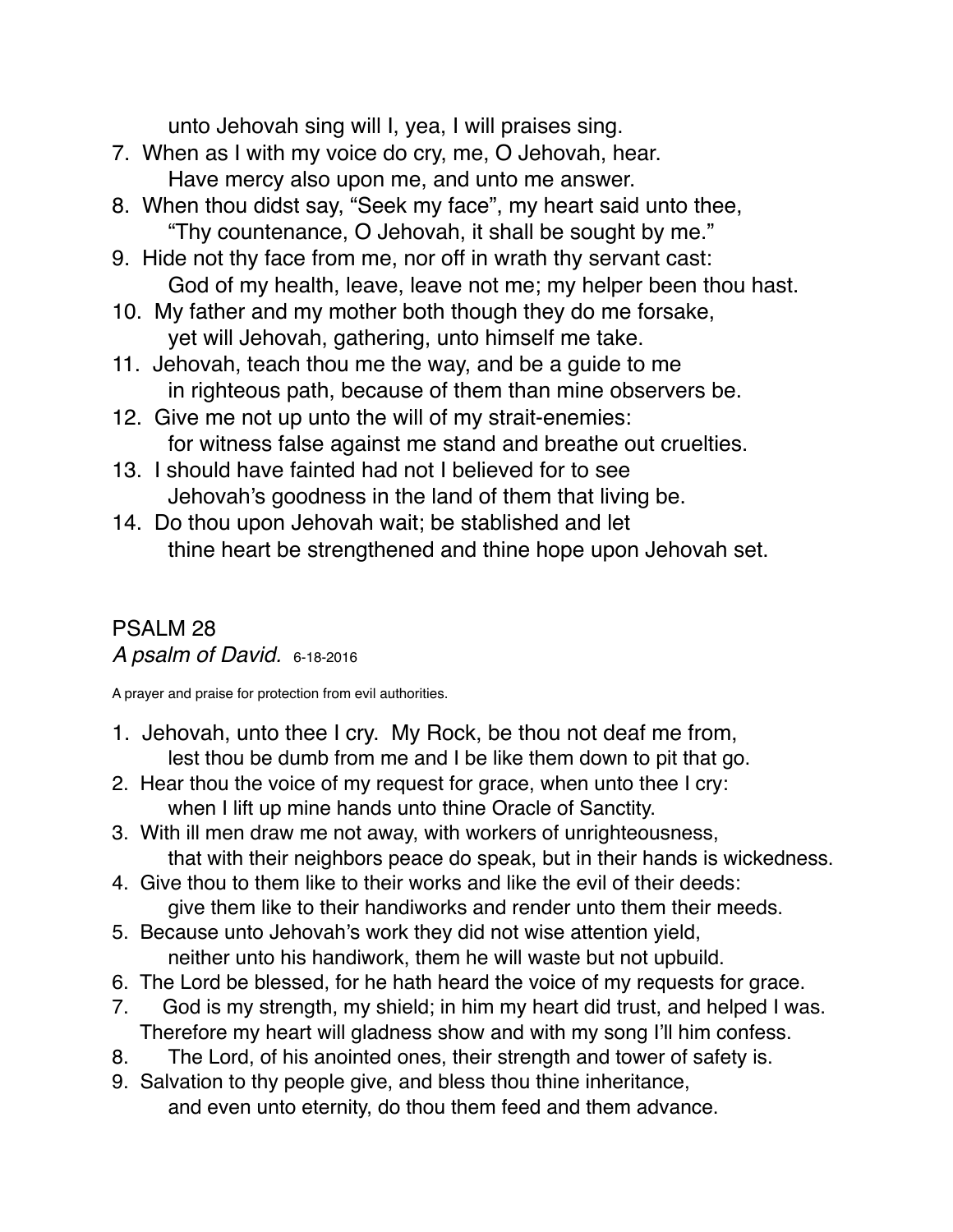## PSALM 29 *A psalm of David.* 6-18-2016

God's power and majesty compared to a great storm and its affects.

- 1. Unto the Lord do ye ascribe (oh, sons of the mighty); unto the Lord do ye ascribe glory and potency.
- 2. Unto the Lord do ye ascribe his name's glorious renown; in beauty of his holiness, unto the Lord bow down.
- 3. The mighty voice of Jehovah upon the waters is: the God of glory thundereth; God on great waters is.
- 4. Jehovah's voice is powerful; God's voice is glorious.
- 5. God's voice breaks cedars: yea, God breaks cedars of Lebanus.
- 6. He makes them like a calf to skip, the mountain Lebanon, and like to a young unicorn the hill of Syrion.
- 7. God's voice divides the flames of fire. 8. Jehovah's voice doth make the dessert shake: the Lord doth cause the Kaddesh dessert shake.
- 9. The Lord's voice makes the hinds to calve and makes the forest bare: and in his temple every one his glory doth declare.
- 10. The Lord sits on the clouds: the Lord forever sits as King.
- 11. God to his folk gives strength: the Lord his folk with peace blessing.

# PSALM 30

*A psalm and song at the dedication of the house of David.* 6-18-2016

Praise to God for lavishing mercies and grace upon us.

- 1. Jehovah, I will thee extoll, for thou hast lift up me, and over me thou hast not made my foes to joyful be.
- 2. O Lord my God, to thee I cried and thou hast made me whole;
- 3. out of the grave, O Jehovah, thou hast brought up my soul: Thou made me live; I went not down 4. to pit. Sing to the Lord, (ye his saints) and give thanks when ye his holiness record,
- 5. for but a moment, in his wrath, life in his love doth stay. Weeping may lodge with us a night, but joy at break of day.
- 6. I said in my prosperity, "I shall be moved never".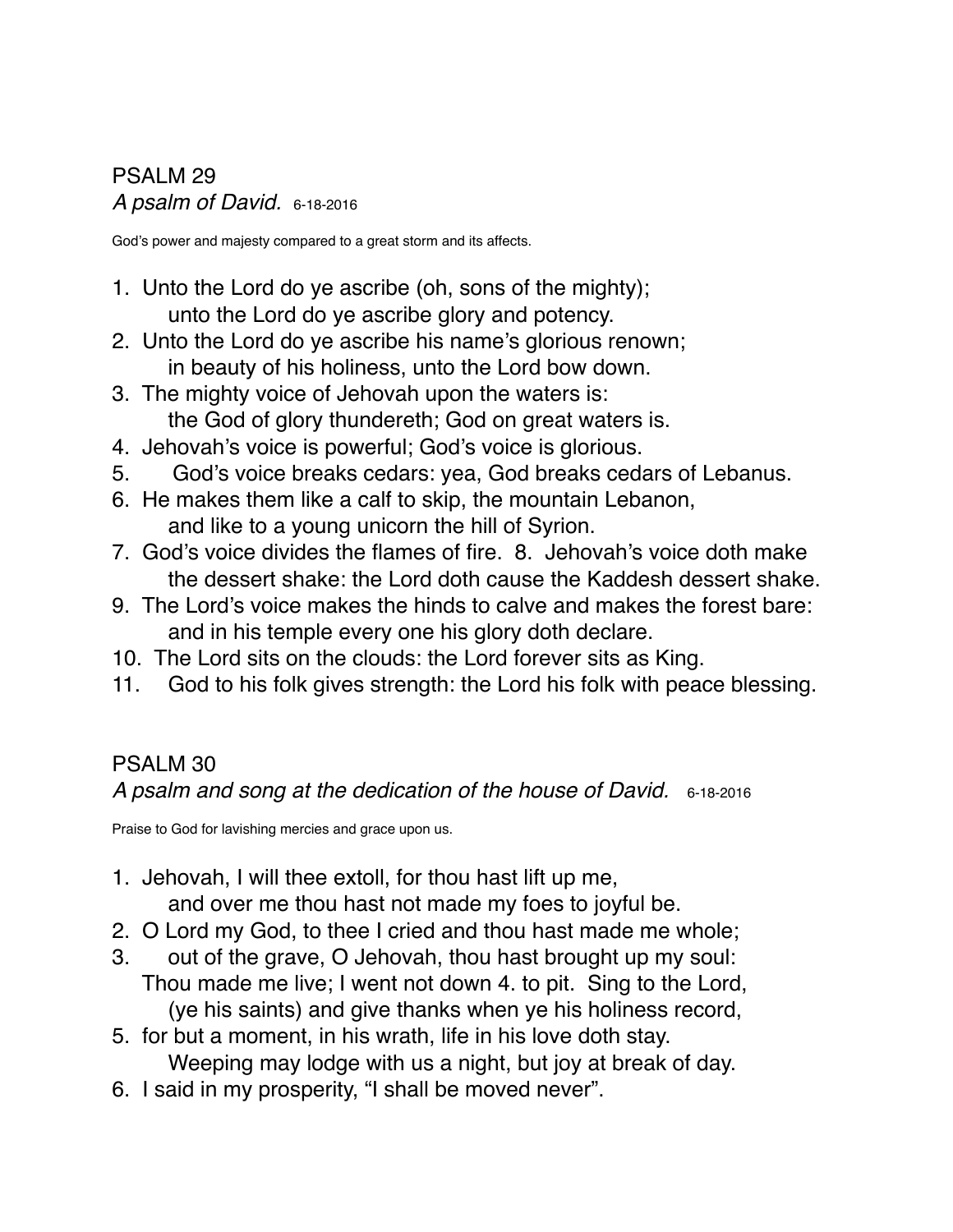- 7. Lord, by thy favor thou hast made my mountain stand fast ever. You hid your face, I troubled was. 8. I unto thee did cry, "O Lord!" Also, my humble suit unto the Lord made I:
- 9. "What gain is in my blood, when I into the pit go down? Shall dust give glory unto thee? Shall it thy truth make known?
- 10. Do thou me, O Jehovah, hear, and on me mercy have: Jehovah, O be thou to me an helper me to save."
- 11. Thou into dancing, for my sake, converted hast my sadness: my sackcloth thou unloosed hast, and girded me with gladness,
- 12. that sing to thee my glory may, and may not silent be: O Lord my God, I will give thanks forevermore to thee.

#### PSALM 31 *To the Chief Musician, a Psalm of David* 6-20-16

A plea to God for help against persecutors.

- 1. In thee, O Lord, I put my trust; let me be shamed never. According to thy righteousness, O, do thou me deliver.
- 2. Bow down to me thine ear; with speed let me deliverance have. Be thou my strong rock, for an house of defense me to save.
- 3. Because thou unto me a rock and my fortress wilt be, therefore for thy name's sake, do thou lead me and guide thou me.
- 4. Do thou me pull out of the net which they have for me laid so privily: because that thou art to me a sure aid.
- 5. Into thy hands my spirit I reposing do commit: Jehovah, God of verity, thou hast redeemed it.
- 6. I hated them that have regard to lying vanity,
- 7. But I in God trust. I'll be glad and joy in thy mercy, because thou hast considered my afflicting distress. Thou hast my soul acknowledged in painful anguishes;
- 8. And thou hast not enclosed me within the enemies' hand. Thou mad'st my feet within the place of liberty to stand.
- 9. Have mercy upon me, O Lord, for in distress am I; with grief mine eye consumed is, my soul and my belly.
- 10. For my life with grief and my years with sighs are consumed.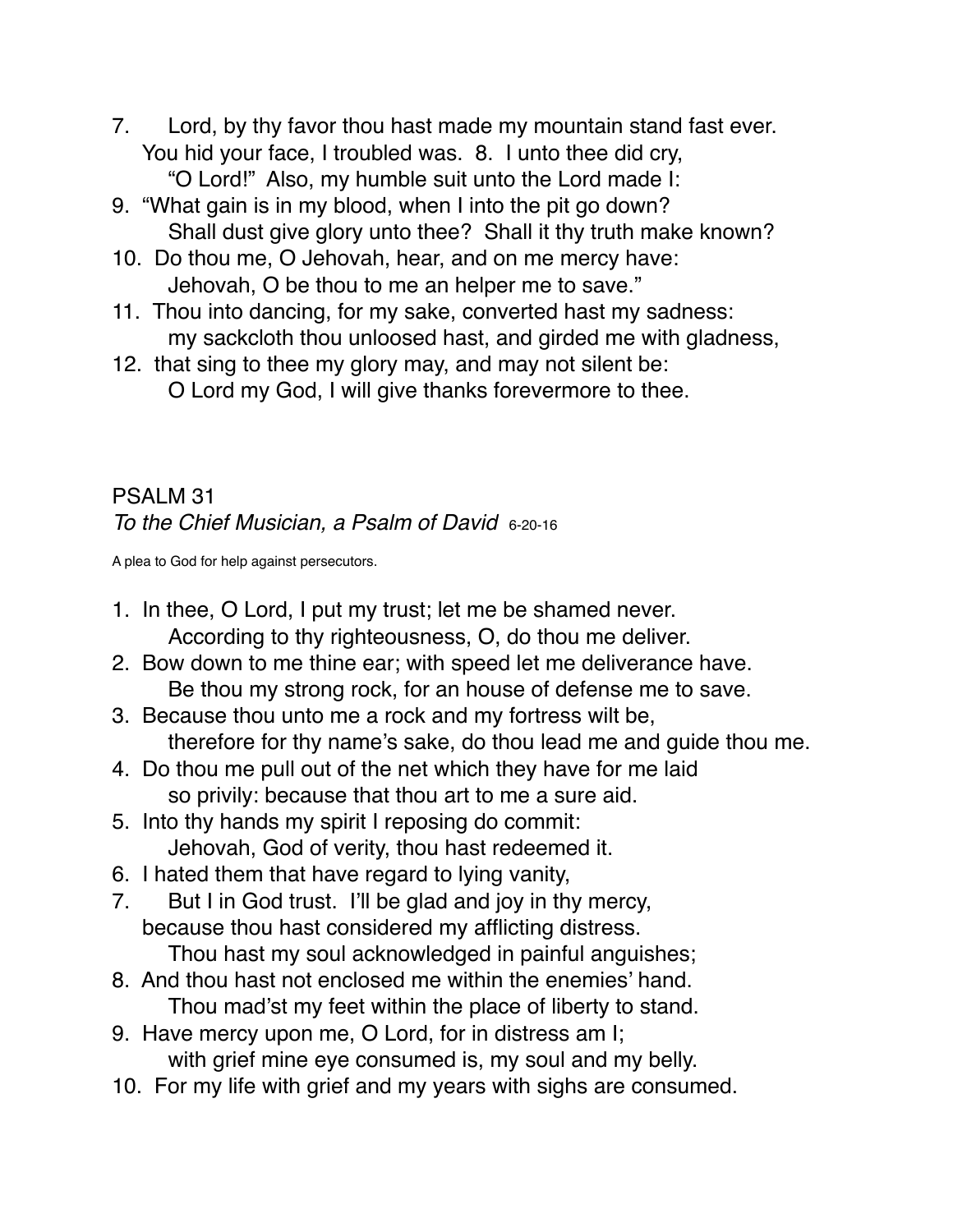Because of my sin, my strength fails and my bones are wasted.

- 11. To all my foes I was a scorn, chiefly my neighbors to; a fear to friends: they that saw me without, did fly me fro'.
- 12. I am forgot as a dead man that's out of memory; and like a vessel that is broke, even such a one am I.
- 13. Because that I of many men the slandering did hear; round about me on every side there was exceeding fear. While as that they did against me counsel together take, they craftily have purposed my life away to make.
- 14. But, O Jehovah, I in thee my confidence have put
- 15. I said, "Thou art my God. My times within thy hand are shut." From the hands of mine enemies, do thou deliver me, and from the men who me against my persecutors be.
- 16. Thy countenance for to shine forth upon thy servant make. O, give to me salvation, even for thy mercy's sake.
- 17. Let me not be ashamed, O Lord, for called on thee I have. Let wicked men be shamed, let them be silent in the grave.
- 18. Let lying lips be silenced that against men upright do speak such things as grievous are in pride and in despite.
- 19. How great's thy goodness, thou for them that fear thee hast hidden, which thou workest for them that thee trust before the sons of men.
- 20. Thou in the secret of thy face shalt hide them from man's pride; in a pavilion from the strife of tongues, thou wilt them hide.
- 21. O, let Jehovah blessed be, for he hath showed me his loving kindness, wonderful, in a fenced city.
- 22. For I in haste said, "I am cast from the sight of thine eyes." Yet, thou heardest the voice of my suit when to thee were my cries.
- 23. O, love the Lord, all ye his saints, because the Lord doth guard the faithful, but the proud doer doth plenteously reward.
- 24. See that ye be encouraged, and let your heart wax strong all whoever hopefully do for Jehovah long.

## PSALM 32 *A psalm of David, Maschil.* 6-26-2016

The joy of having sins forgiven.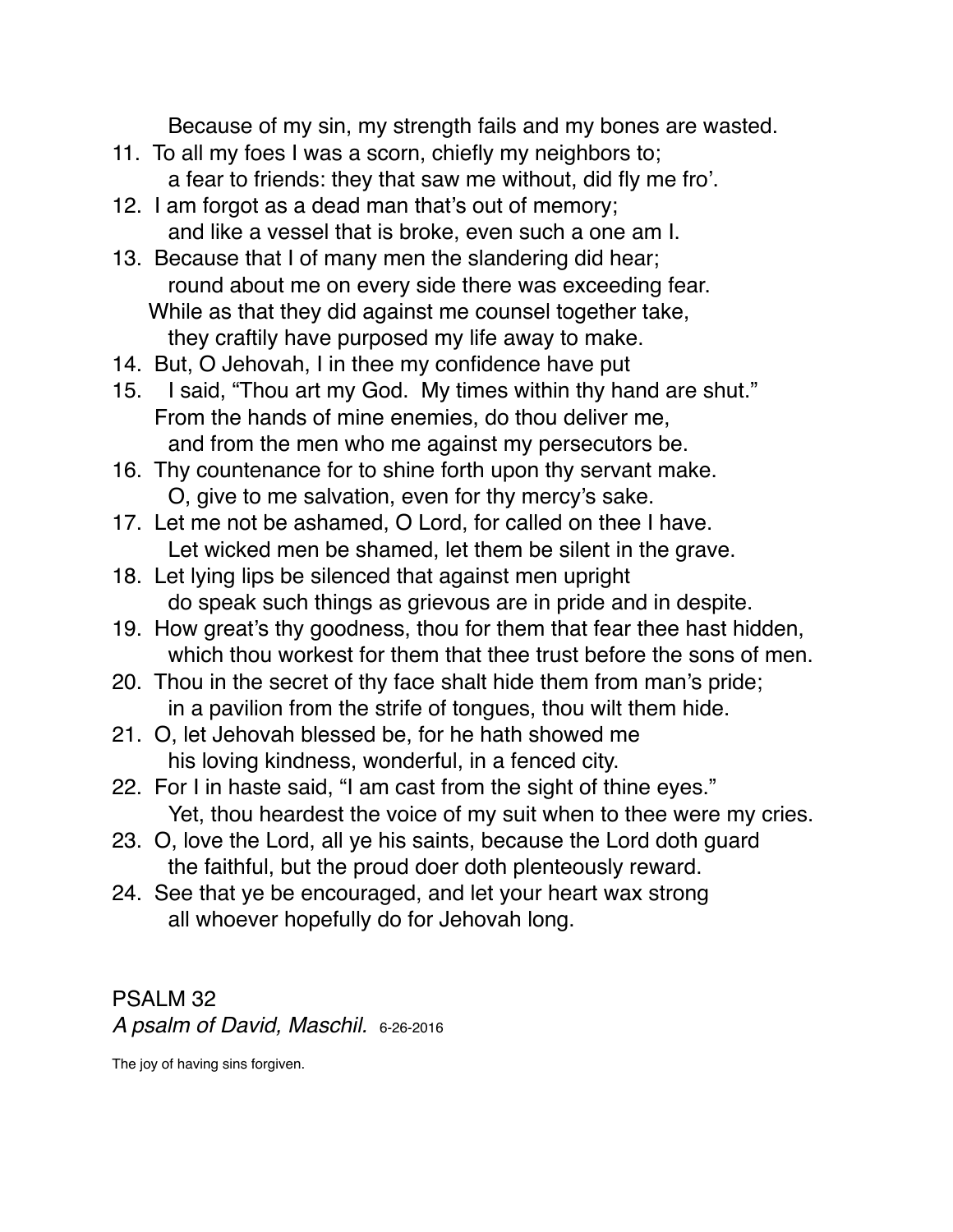- 1. Oh, blessed is the man who hath his trespass pardoned, and he whose aberration is wholly covered!
- 2. Oh, blessed is the man to whom the Lord imputes not sin, and he who such a spirit hath that guile is not therein!
- 3. When I kept silence, then my bones began to wear away with age, by means of my roaring continuing all the day.
- 4. For, day and night, thy hand on me heavily did endure. Into the drought of summertime, turned, is my moisture. Selah.
- 5. Mine aberration unto Thee I have acknowledged, and mine iniquity I have not closely covered.
	- Against myself my sin, said I, I will to God confess, and thou didst the iniquity forgive of my trespass. Selah.
- 6. For this each godly one to Thee in finding time shall pray. Surely, in floods of waters great, come nigh him shall not they.
- 7. Thou art my hiding place; thou shalt from trouble save me out. Thou with songs of deliverance shalt compass me about.
- 8. I will instruct thee, also teach thee in the way, will I, which thou shalt go: I will to thee give counsel with mine eye.
- 9. Like to the horse and mule which have no knowledge, be not ye; whose mouths are held with bridle-bit, that come not near to thee.
- 10. To those men that ungodly are, their sorrows do abound; but him that trusteth in the Lord, mercy shall compass round.
- 11. Be, in Jehovah, joyful ye; ye righteous ones rejoice! And all that are upright in heart, shout ye with joyful voice!

## PSALM 33 July 3, 2016

The sensibleness of trusting in God

- 1. Ye just in God, rejoice! Praise, well the upright doth suit.
- 2. Praise God with harp; with psaltry sing to Him on ten-stringed lute.
- 3. Sing to Him a new song; aloud play skillfully,
- 4. for the Lord's word is right, and all his works are verity.
- 5. He liveth righteousness and also equity.

The earth replenished is with the Lord's benignity.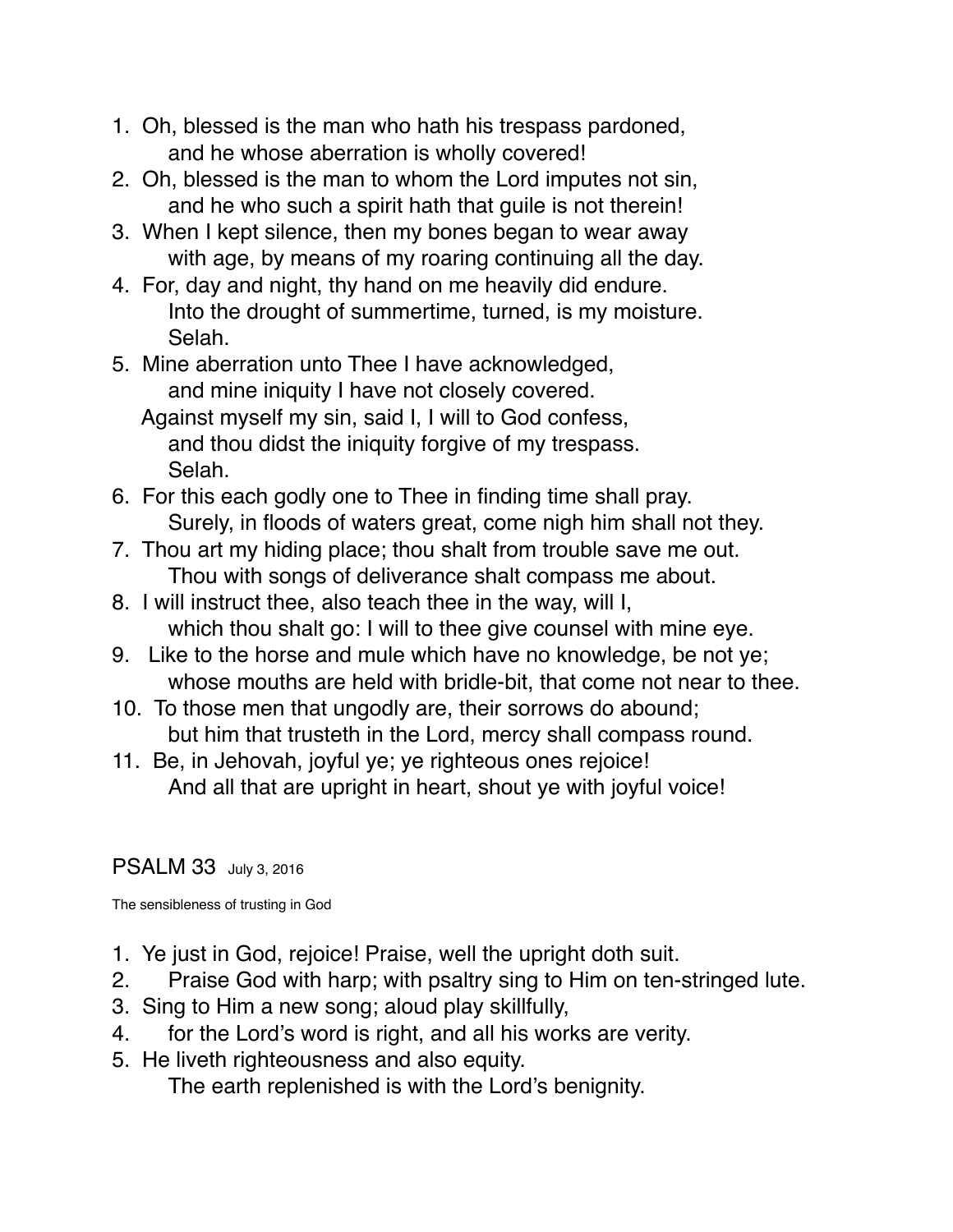- 6. By the word of the Lord the heavens had their frame, and by the Spirit of His mouth, all the host of the same.
- 7. The waters of the seas, He gathers as an heap; together as in storehouses, He layeth up the deep.
- 8. Be all the earth in fear, because of Jehovah; let all the dwellers of the world before Him stand in awe.
- 9. Because he did but speak the word, and it was made. He gave out the commandment, and it was firmly stayed.
- 10. The Lord to naught doth bring the nations' counsel; He devices of the people makes of none effect to be.
- 11. The counsel of the Lord, abide forever shall; the cogitations of His heart, to generations all.
- 12. O blessed nation whose God Jehovah is, and people whom, for heritage, chosen He hath for His.
- 13. The Lord from heaven looks; all sons of men views well.
- 14. From His firm dwelling He looks forth on all that on earth dwell.
- 15. The hearts of all of them, alike, He fashioneth; and all their operations He well considereth.
- 16. By multitude of host there is no King saved; nor is by multitude of strength the strong delivered.
- 17. A horse a vain thing is to be a savior: nor shall he work deliverance by greatness of his power.
- 18. On them that do Him fear, lo, is Jehovah's eye: upon them that do place their hope on His benignity.
- 19. To save alive in dearth, and their soul from death free,
- 20. our soul doth for Jehovah wait; our help and shield is He.
- 21. For our heart joys in Him: for in His pure name trust we.
- 22. Let thy mercy, Lord, be on us, like as we trust in thee.

## PSALM 34 July 4, 2016

*A psalm of David, when he changed his behavior before Abimelech, who drove him away and he departed.*

Praise to God for His protection, provision, and presence.

- 1. I'll bless God always; His praise shall still in my mouth be had.
- 2. My soul shall boast in God: the meek shall hear this and be glad.